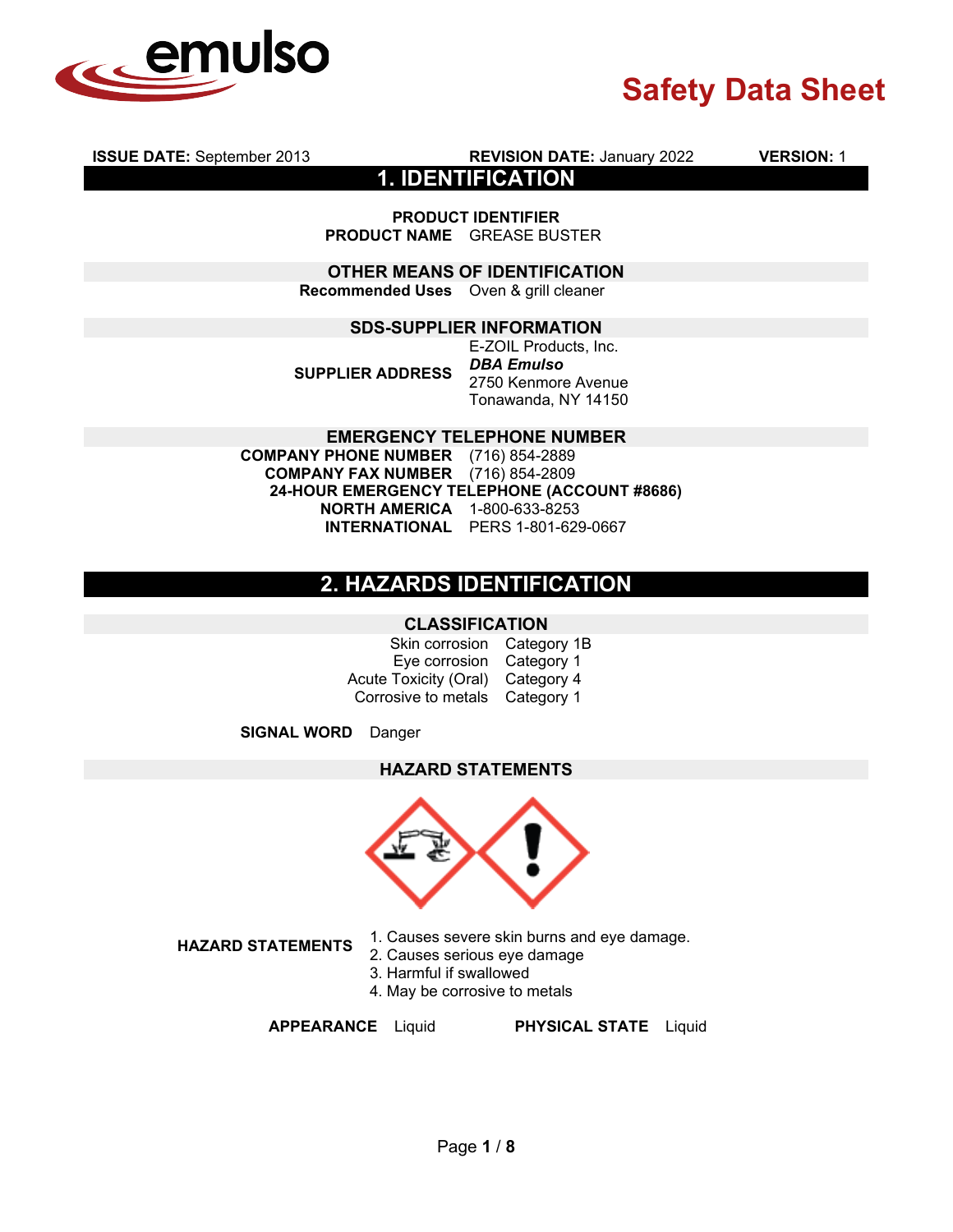

|                                                          | <b>PRECAUTIONARY STATEMENTS</b>                                                                                                                                                                                                              |
|----------------------------------------------------------|----------------------------------------------------------------------------------------------------------------------------------------------------------------------------------------------------------------------------------------------|
| <b>PREVENTION</b>                                        | Do not breathe mist/vapors/spray.<br>Wash thoroughly after handling.<br>Wear protective gloves/protective clothing/eye protection/face protection<br>Do not eat, drink or smoke when using this product.<br>Keep only in original container. |
| <b>RESPONSE</b>                                          | Immediately call poison center or doctor/ physician.                                                                                                                                                                                         |
| <b>IF SWALLOWED</b>                                      | Call POISON CENTER or doctor/ physician if you feel unwell. Rinse<br>mouth. Do NOT induce vomiting.                                                                                                                                          |
| <b>IF IN EYES</b>                                        | Rinse cautiously with water for several minutes. Remove contact lenses, if<br>present and easy to do. Continue rinsing If eye irritation persists: Get<br>medical advice/attention.                                                          |
| <b>IF ON SKIN/HAIR</b>                                   | Wash with plenty of soap and water. If skin irritation occurs: Get medical<br>advice/attention Take off contaminated clothing and wash it before reuse.                                                                                      |
| <b>IF INHALED</b>                                        | Remove victim to fresh air and keep at rest in a position comfortable for<br>breathing Call a poison center or doctor/physician if you feel unwell.                                                                                          |
| <b>IF EXPOSED/CONCERNED</b>                              | Get medical advice/ attention.                                                                                                                                                                                                               |
| <b>STORAGE</b>                                           | Store locked-up. Keep away from children.                                                                                                                                                                                                    |
| <b>DISPOSAL</b>                                          | Dispose of contents/container to an approved waste disposal plant.                                                                                                                                                                           |
| <b>HAZARDS NOT OTHERWISE</b><br><b>CLASSIFIED (HNOC)</b> | N/A                                                                                                                                                                                                                                          |

# **3. COMPOSITION/INFORMATION ON INGREDIENTS**

| <b>CHEMICAL NAME</b>        | <b>CAS NUMBER</b> | WEIGHT - % |
|-----------------------------|-------------------|------------|
| Potassium Hydroxide         | 1310-58-3         | 10-20      |
| Ethylene glycol butyl ether | 111-76-2          | $0 - 5$    |
| Water                       | 7732-18-5         | To 100     |
| <b>Dve</b>                  | N/A               | < 0.1      |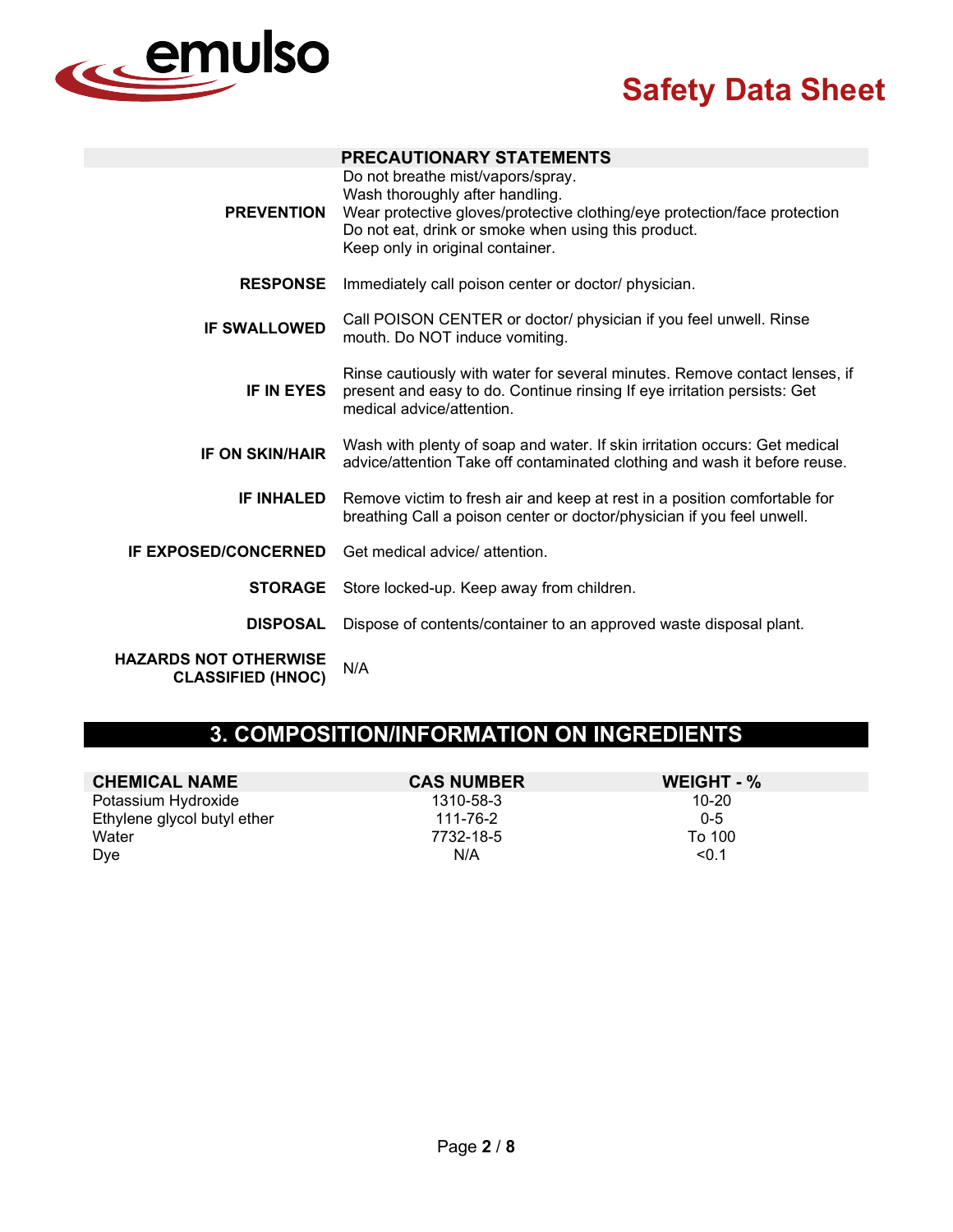

# **4. FIRST-AID MEASURES**

#### **DESCRIPTION OF FIRST AID MEASURES**

**GENERAL ADVICE** Provide this SDS to medical personnel for treatment. **EYE CONTACT** IF IN EYES: Rinse cautiously with water for several minutes. Remove contact lenses, if present and easy to do. Continue rinsing. Immediately call a poison center or doctor/physician. **SKIN CONTACT** IF ON SKIN: Wash with plenty of soap and water. If skin irritation occurs: Get medical advice/attention. Take off contaminated clothing and wash it before reuse. **INHALATION** Remove person to fresh air and keep at rest in a position comfortable for breathing. Immediately call poison center or doctor/ physician. **INGESTION** Rinse mouth. Do NOT induce vomiting. Never give anything by mouth to an unconscious person. Drink 1-2 glasses of water. Immediate medical attention is required.

\*\*If Chemical Name/CAS No is "proprietary" and/or Weight-% is listed as a range, the specific chemical identity and/or percentage of composition has been withheld as a trade secret.\*\*

#### **POTENTIAL ACUTE HEALTH EFFECTS**

*Most important symptoms and effects, both acute and delayed*

**SYMPTOMS** Causes skin irritation. Causes serious eye damage.

**NOTES TO PHYSICIAN** Treat symptomatically

# **5. FIRE-FIGHTING MEASURES**

**SUITABLE EXTINGUISHING MEDIA** Use extinguishing measures that are appropriate to local circumstances and the surrounding environment.

**UNSUITABLE EXTINGUISHING MEDIA** None known

**SPECIFIC HAZARDS ARISING FROM CHEMICAL** Not determined

#### **PROTECTIVE EQUIPMENT AND PRECAUTIONS FOR FIRE-FIGHTERS**

As in any fire, wear self-contained breathing apparatus pressure-demand, MSHA/ NIOSH (approved and equivalent) and full protective gear.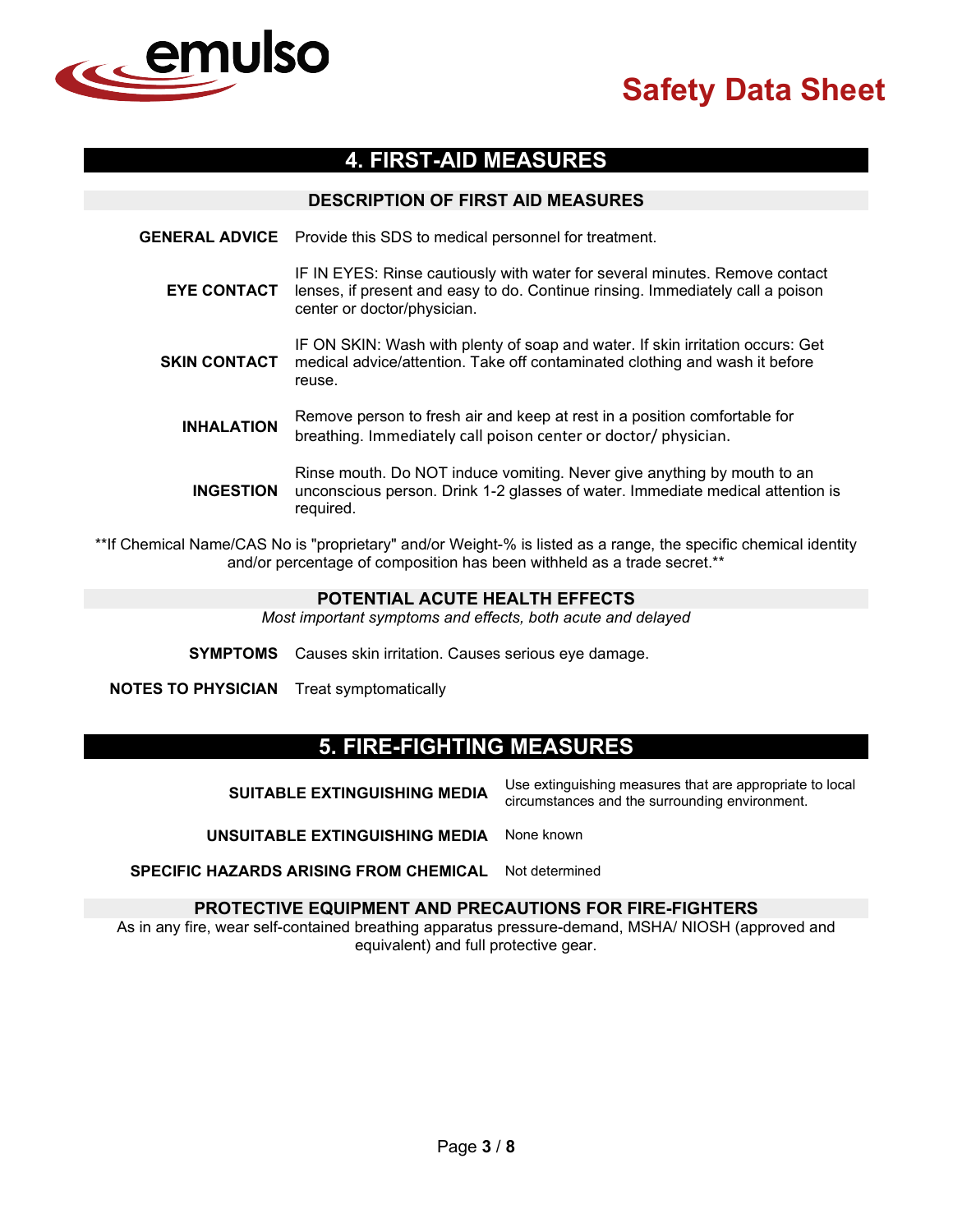

## **6. ACCIDENTAL RELEASE MEASURES**

#### **PERSONAL PRECAUTIONS, PROTECTIVE EQUIPMENT AND EMERGENCY PROCEDURES**

**PERSONAL PRECAUTIONS** Use personal protective equipment as required. **ENVIRONMENTAL PRECAUTIONS** See Section 12 for additional Ecological Information.

#### **METHODS AND MATERIALS FOR CONTAMINATION AND CLEAN-UP**

**CONTAMINATION** Prevent further leakage or spillage is safe to do so. **CLEAN-UP** Keep in suitable, closed containers for disposal.

## **7. HANDLING AND STORAGE**

#### **PRECAUTIONS FOR SAFE HANDLING**

**PROTECTIVE MEASURES** Handle in accordance with good industrial hygiene and safety practice. Wash thoroughly after handling. Do not breathe dust/fume/gas/mist/vapor/ spray. Do not eat, drink, or smoke when using this product. Use personal protection recommended in Section 8.

#### **CONDITIONS FOR SAFE STORAGE (INCLUDING ANY INCOMPATIBILITIES)**

**STORAGE CONDITIONS** Keep containers tightly closed in a dry, cool and well-ventilated place. Store locked up.

**INCOMPATIBLE MATERIALS** None known based on information supplied.

## **8. EXPOSURE CONTROLS/PERSONAL PROTECTION**

#### **EXPOSURE GUIDELINES**

| <b>Chemical Name</b>        | <b>ACGIH TLV</b> | <b>OSHA PEL</b>         | <b>NIOSH IDLH</b> |
|-----------------------------|------------------|-------------------------|-------------------|
| Potassium Hydroxide         | STEL: 2 mg/m3    | TWA: $2 \text{ mg/m}$ 3 |                   |
| 1310-58-3                   |                  |                         |                   |
| Ethylene glycol butyl ether | TWA: 20 ppm      | TWA: $50$ ppm           |                   |
| 111-76-2                    | TWA: 97 mg/m3    | TWA: 240 mg/m3          |                   |

#### **ENGINEERING CONTROLS:** Apply technical measures to comply with the occupational exposure limits.

#### **INDIVIDUAL PROTECTION MEASURES**

| <b>EYE/FACE PROTECTION</b>    | Refer to 29 CFR 1910.133 for eye and face protection regulations.                             |
|-------------------------------|-----------------------------------------------------------------------------------------------|
| <b>SKIN/BODY PROTECTION</b>   | Refer to 29 CFR 1910.138 for appropriate skin and body protection.                            |
| <b>RESPIRATORY PROTECTION</b> | Refer to 29 CFR 1910.134 for respiratory protection requirements.                             |
|                               | <b>GENERAL HYGIENE</b> Handle in accordance with good industrial hygiene and safety practice. |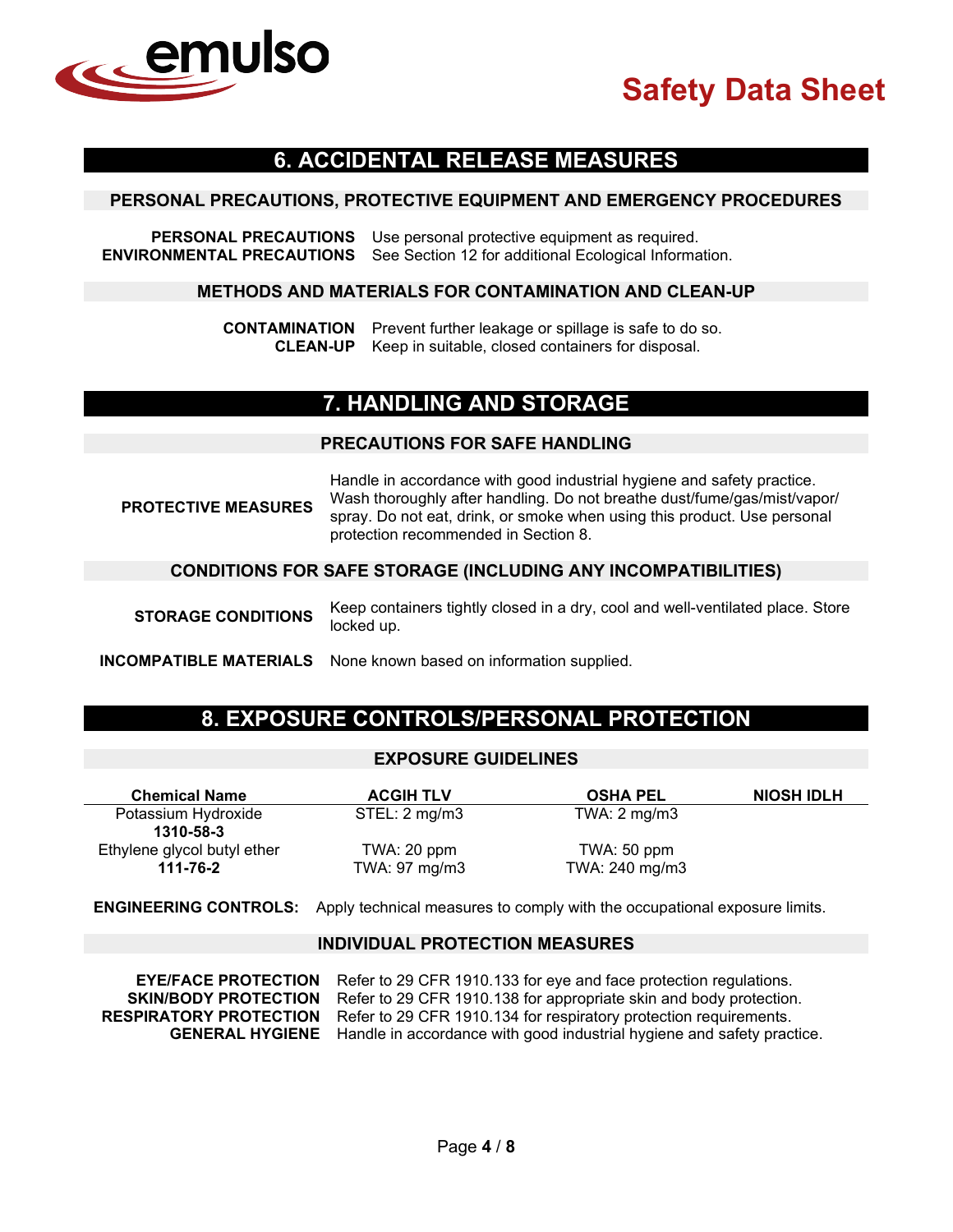

# **9. PHYSICAL AND CHEMICAL PROPERTIES**

| <b>PHYSICAL STATE</b>                | Liquid                             |
|--------------------------------------|------------------------------------|
| <b>APPERANCE</b>                     | According to product specification |
| <b>COLOR</b>                         | <b>Brown</b>                       |
|                                      | <b>ODOR</b> Characteristic         |
| <b>ODOR THRESHOLD</b> Not determined |                                    |
|                                      | pH 13.0 to 14.0                    |
| <b>MELTING POINT/FREEZING POINT</b>  | 32 o F; 0 o C                      |
| <b>BOILING POINT/BOILING RANGE</b>   | 212 o F; 100 o C                   |
| <b>FLASH POINT</b>                   | Not determined                     |
| <b>EVAPORATION RATE</b>              | (Water = $1) 1.0$                  |
| <b>FLAMMABILITY (SOLID, GAS)</b>     | Not determined                     |
| <b>UPPER FLAMMABILITY LIMITS</b>     | Not determined                     |
| <b>LOWER FLAMMABILITY LIMITS</b>     | Not determined                     |
| <b>VAPOR PRESSURE</b>                | $\sim$ 20 mm Hg at (68°F)          |
| <b>SPECIFIC GRAVITY</b>              | $\sim$ 1.087 grams/ml.             |
| <b>RELATIVE DENSITY</b>              | 9.07                               |
| <b>WATER SOLUBILITY</b>              | Complete                           |
| <b>PARTITION COEFFICIENT</b>         | Not determined                     |
| <b>N-OCTANOL/ WATER</b>              | Not determined                     |
| <b>AUTO-IGNITION TEMPERATURE</b>     | Not determined                     |
| <b>DECOMPOSITION TEMPERATURE</b>     | Not determined                     |
| <b>VISCOSITY</b> Water thin          |                                    |

# **10. STABILITY AND REACTIVITY**

|                                                                                                                                     | <b>REACTIVITY</b> Not reactive under normal conditions                |
|-------------------------------------------------------------------------------------------------------------------------------------|-----------------------------------------------------------------------|
|                                                                                                                                     | <b>CHEMICAL STABILITY</b> Stable under recommended storage conditions |
| POSSIBILITY OF HAZARDOUS REACTIONS None under normal processing                                                                     |                                                                       |
| <b>CONDITIONS TO AVOID</b>                                                                                                          | Keep out of reach of children. Reacts violently with<br>strong acids. |
| <b>INCOMPATIBLE MATERIALS</b> Strong acids, oxidizers<br>HAZARDOUS DECOMPOSITION PRODUCTS None known based on information supplied. |                                                                       |
|                                                                                                                                     |                                                                       |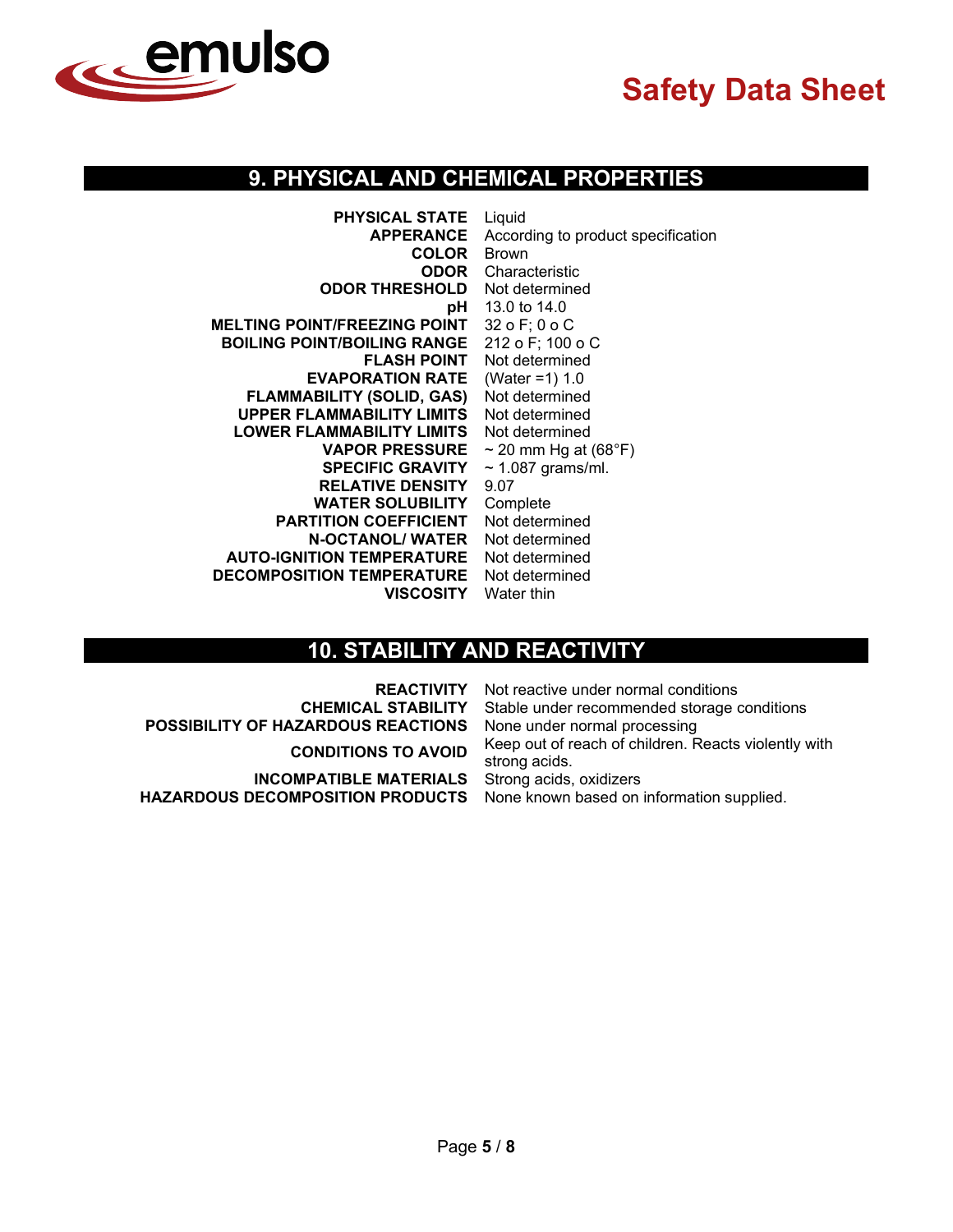

## **11. TOXICOLOGICAL INFORMATION**

*Information on likely routes of exposure.*

**EYE CONTACT** Causes severe eye damage. **SKIN CONTACT** Avoid contact with skin. **INHALATION** Avoid breathing vapors or mists. **INGESTION** May be harmful if swallowed.

#### **COMPONENT INFORMATION**

| <b>CHEMICAL NAME</b>        | <b>ORAL LD50</b>                                                                                                                                                                                                                                                                     | <b>DERMAL LD50</b>        | <b>INHALATION LC50</b> |
|-----------------------------|--------------------------------------------------------------------------------------------------------------------------------------------------------------------------------------------------------------------------------------------------------------------------------------|---------------------------|------------------------|
| Potassium Hydroxide         | $214 \text{ mg/kg}$ (rat)                                                                                                                                                                                                                                                            | $\overline{\phantom{0}}$  |                        |
| 1310-58-3                   |                                                                                                                                                                                                                                                                                      |                           |                        |
| Ethylene glycol butyl ether | $1300$ mg/kg                                                                                                                                                                                                                                                                         | > 2000 mg/kg              | $> 3.1$ mg/l           |
| 111-76-2                    | (rat)                                                                                                                                                                                                                                                                                | (rabbit)                  |                        |
| <b>SYMPTOMS</b>             | Please see section 4 of this SDS for symptoms.                                                                                                                                                                                                                                       |                           |                        |
| <b>CARCINOGENICITY</b>      | The table below indicates whether each agency has listed any ingredient as a<br>carcinogen. However, the product as a whole has not been tested. Isopropyl<br>Alcohol (IPA) is an IARC Monograph Group 3 chemical. IPA is a Group 1 when<br>manufactured by the strong-acid process. |                           |                        |
| <b>Chemical Name</b>        | <b>ACGIH</b>                                                                                                                                                                                                                                                                         | <b>IARC</b><br><b>NTP</b> | <b>OSHA</b>            |
| Ethylene glycol butyl ether |                                                                                                                                                                                                                                                                                      | Group 3                   |                        |

**111-76-2**

**NUMERICAL MEASURES OF TOXICITY-PRODUCT** Not determined.

## **12. ECOLOGICAL INFORMATION**

**ECOTOXICITY** This material may be toxic to aquatic life.

**PERSISTENCE AND DEGRADABILITY** Not determined **BIOACCUMULATION** Not determined **OTHER ADVERSE EFFECTS** Not determined

## **13. DISPOSAL CONSIDERATIONS**

### **WASTE TREATMENT METHODS**

**WASTE DISPOSAL** Disposal should be in accordance with applicable regional, national and local laws and regulations. **CONTAMINATED PACKAGING** Disposal should be in accordance with applicable regional, national and local laws and regulations.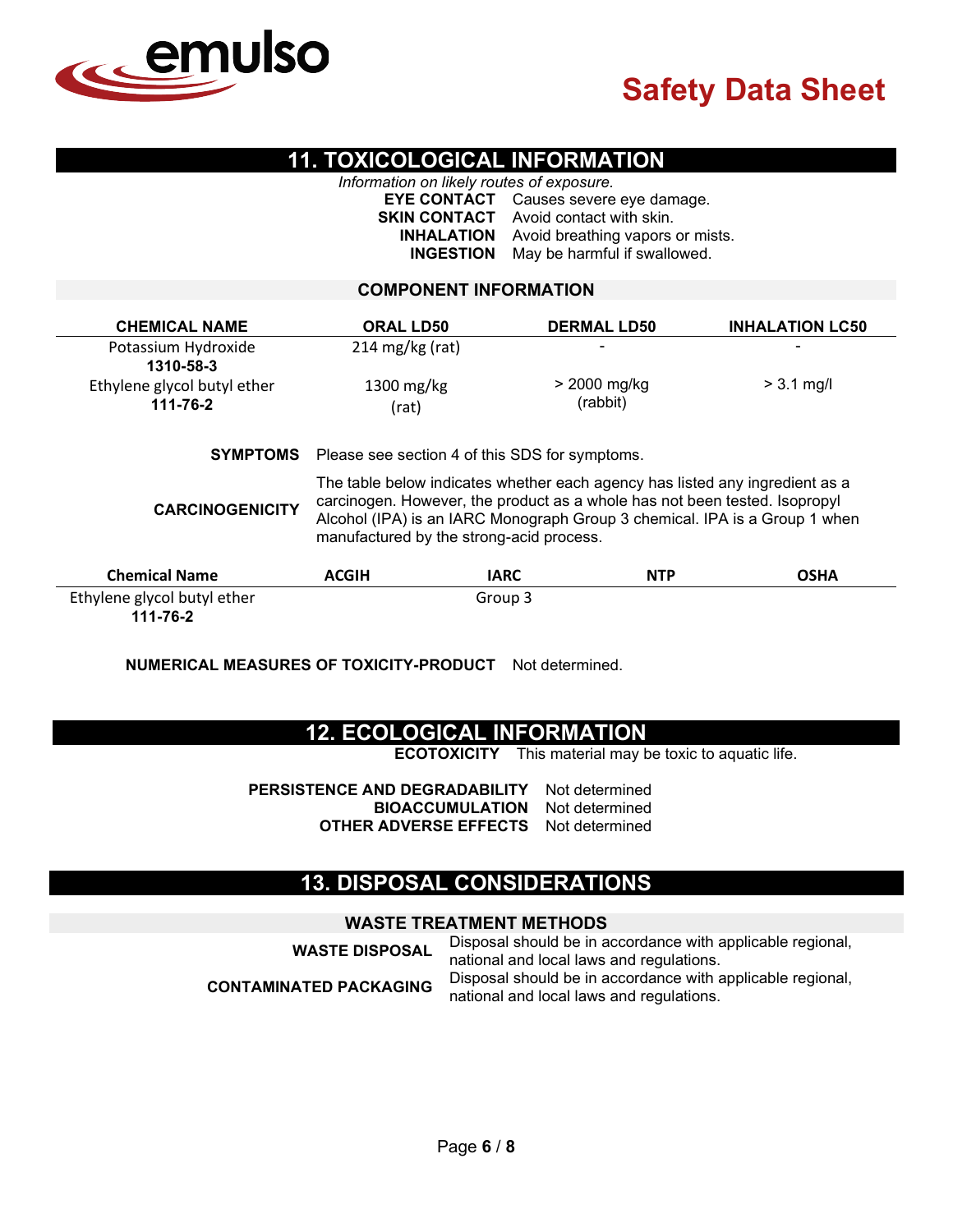

# **14. TRANSPORT INFORMATION**

**DOT**<br>PROPER SHIPPING NAME C **Compound, Cleaning Liquid TECHNICAL NAME** Potassium Hydroxide Solution **PRIMARY HAZARD CLASS/DIVISION** 8 **UN/NA NUMBER** UN1760 **PACKING GROUP** III

### **IATA**

| <b>PROPER SHIPPING NAME</b> Compound, Cleaning Liquid |                                                    |
|-------------------------------------------------------|----------------------------------------------------|
|                                                       | <b>TECHNICAL NAME</b> Potassium Hydroxide Solution |
| PRIMARY HAZARD CLASS/DIVISION                         | -8                                                 |
| UN/NA NUMBER UN1760                                   |                                                    |
| <b>PACKING GROUP</b>                                  | - 111                                              |

**IMDG**<br>**IE** Compound, Cleaning Liquid **PROPER SHIPPING NAME<br>TECHNICAL NAME** Potassium Hydroxide Solution<br>8 **PRIMARY HAZARD CLASS/DIVISION UN/NA NUMBER** UN1760 **PACKING GROUP** 

# **15. REGULATORY INFORMATION**

# **U.S. FEDERAL REGULATIONS**

**CERCLA**

This material, as supplied, contains one or more substances regulated as a hazardous substance under the Comprehensive Environmental Response Compensation and Liability Act (CERCLA) (40 CFR 302).

| <b>Chemical Name</b>             | <b>Hazardous Substances</b><br><b>RQs</b> | <b>CERCLA/SARA RQ</b> | <b>Reportable Quantity</b><br>(RQ) |
|----------------------------------|-------------------------------------------|-----------------------|------------------------------------|
| Potassium Hydroxide<br>1310-58-3 | 1000 lb                                   | 1000 lb               | RQ 1000 lb                         |

### **SARA 313/312 HAZARD CATEGORIES**

Section 313 of Title III of the Superfund Amendments and Reauthorization Act of 1986 (SARA). This product contains a chemical or chemicals which are subject to the reporting requirements of the Act and Title 40 of the Code of Federal Regulations, Part 372.

| <b>Chemical Name</b>  | CAS No   | Weight-% | <b>SARA 313 - Threshold Values %</b> |
|-----------------------|----------|----------|--------------------------------------|
| Ethylene glycol butyl | 111-76-2 | U-5      |                                      |
| ether                 |          |          |                                      |